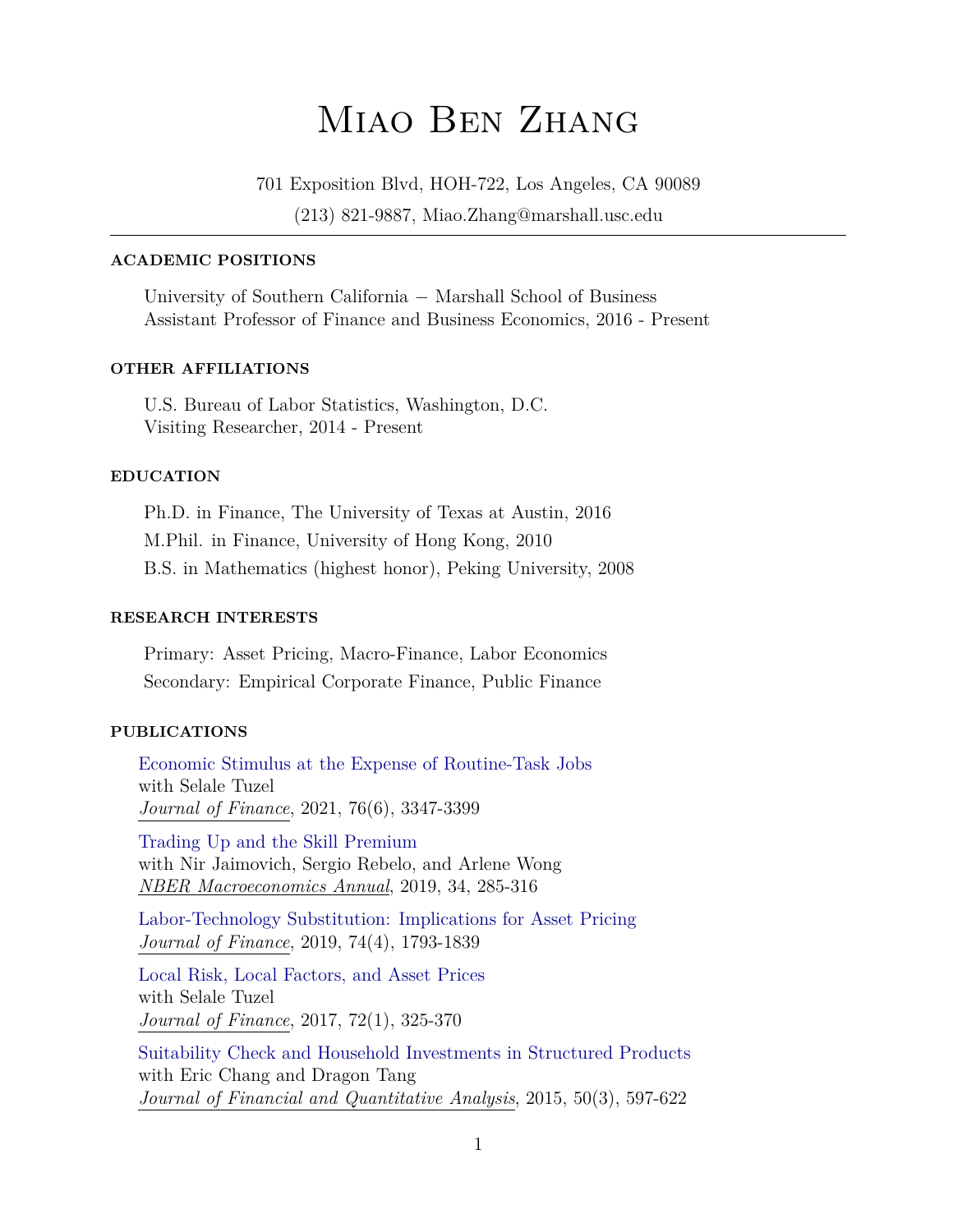## **WORKING PAPERS**

[The Great Divorce Between Investment and Profitability: Implications for Asset Pricing](https://papers.ssrn.com/sol3/papers.cfm?abstract_id=3447685) with Mete Kilic and Louis Yang *Journal of Financial Economics* Revise and Resubmit

[Regulation Intensity and Technology-Driven Entry: Measurement and Micro-Evidence](https://papers.ssrn.com/sol3/papers.cfm?abstract_id=3205589) with Michael Simkovic

- *NBER Summer Institute Law and Economics 2019*
- *Media: [Columbia Law School Blue Sky Blog](http://clsbluesky.law.columbia.edu/2018/08/09/measuring-regulation-based-on-industry-response/)*

The Life Cycle of Tasks within Establishments with Nir Jaimovich and Nicolas Vincent

## **PRESENTATIONS (**†**DISCUSSIONS,** <sup>∗</sup>**BY COAUTHORS)**

2022 (scheduled)

INSEAD, American Finance Association Meeting (Session Chair and Discussion), Midwest Finance Association (Session Chair)

2021

American Finance Association Meeting, CKGSB, CICF† , AI & Big Data in Finance Research (ABFR) Forum Webinar†

2020

UIUC, USC Leventhal, SFS Cavalcade, ITAM Finance Conference, MFA, RAPS/RCFS Winter Conference† , University of Houston<sup>∗</sup> , BI Norwegian Business School<sup>∗</sup>

2019

Columbia GSB, NBER Summer Institute, NBER Annual Conference on Macroeconomics<sup>∗</sup> , Harvard Law & Economics Workshop<sup>∗</sup> , Duke University<sup>∗</sup> , American Finance Association Meeting, CSEF-RCFS Conference on Finance, Labor and Inequality, Minnesota Junior Finance Conference, MFA (present & discuss), LA Finance Day† , ASU Sonoran Winter Finance Conference† , Texas Tech University<sup>∗</sup> , American Law and Economics Association Annual Meeting (NYU)<sup>∗</sup> , Conference on Empirical Legal Studies<sup>∗</sup>

2018

Cornell University (Johnson), USC Law School, WFA Annual Meeting (present & discuss), Mitsui Finance Symposium, CICF Annual Meeting, LA Finance Day Meeting, UT Austin Alumni Conference, SFS Cavalcade† , MFA Annual Meeting† , National Business LawScholars Conference (UC Berkeley)<sup>∗</sup>

2017

UCLA Anderson, University of Houston, USC Marshall, University of Hong Kong, Summer Instutite of Finance<sup>†</sup> CSU Fullerton<sup>\*</sup>, South Carolina<sup>\*</sup>, SMU<sup>\*</sup>, City University of Hong Kong Finance Symposium<sup>∗</sup> , University of Minnesota Macro-Asset Pricing Conference<sup>∗</sup>

#### 2016

Boston College, Carnegie Mellon, Emory, INSEAD, Notre Dame, UNC Chapel Hill,